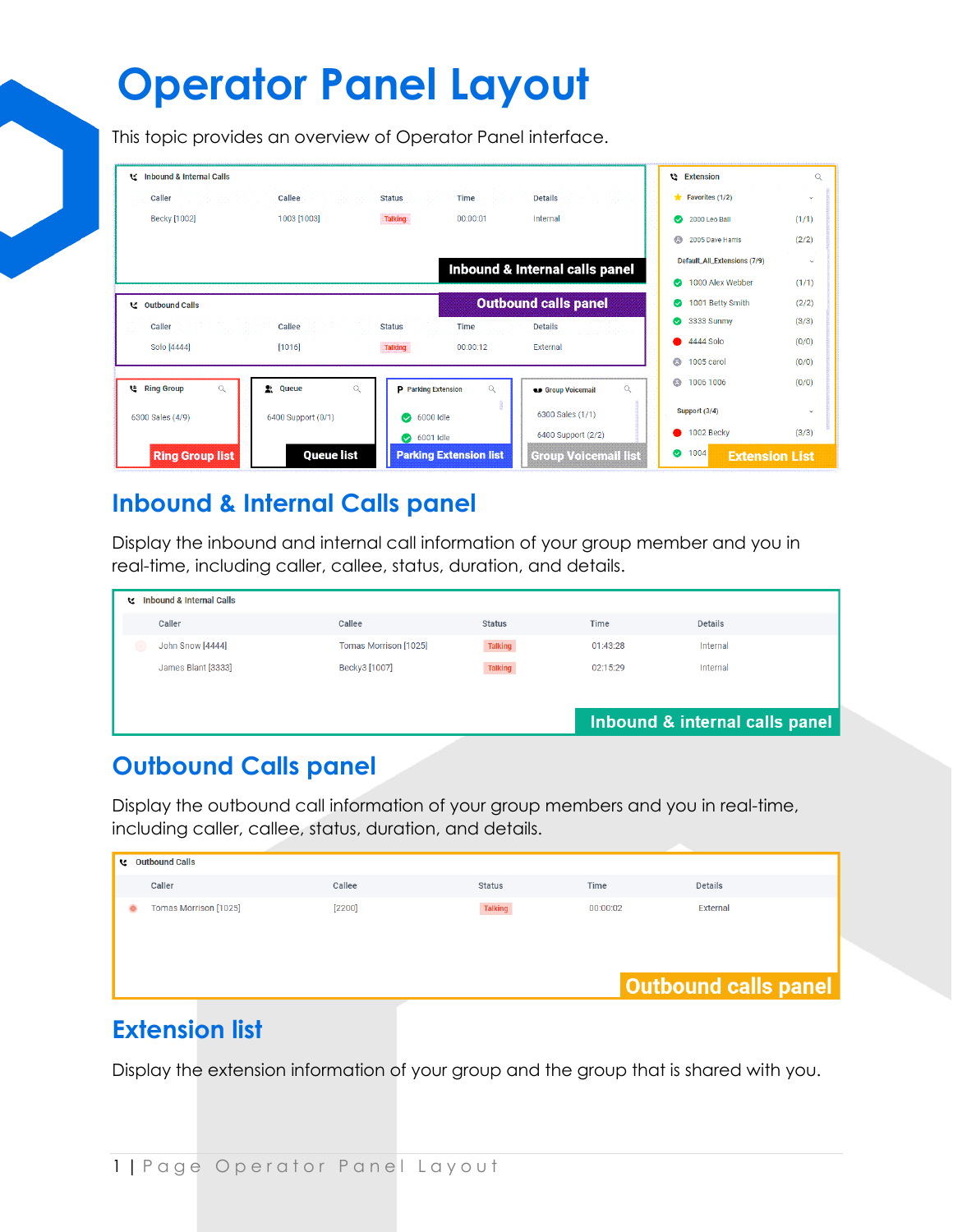Hover your mouse over an extension user, you can see the presence status and voicemail status of the user.

#### **Note:**

- The **Favorites** list is displayed only when you add extensions to favorites. For the users whom you communicate with most often, you can right click their extensions, then select **Add to Favorites**.
- The extension groups displayed on **Extension** list is defined by your system administrator.
- The unregistered extension is displayed on **Extension** list by default. You can disable **Show Unregistered Extensions** to hide the unregistered extensions: **Preferences** > **User** > **Status Views**



#### user's presence

| llcon | <b>Presence</b> | <b>Description</b>                                        |
|-------|-----------------|-----------------------------------------------------------|
| 8     | Unavailable     | The user's extension is not registered.                   |
|       | <b>Busy</b>     | The user is in a call.                                    |
|       | Available       | The user is online and ready to receive and handle calls. |
|       | Awav            | The user is currently away from office.                   |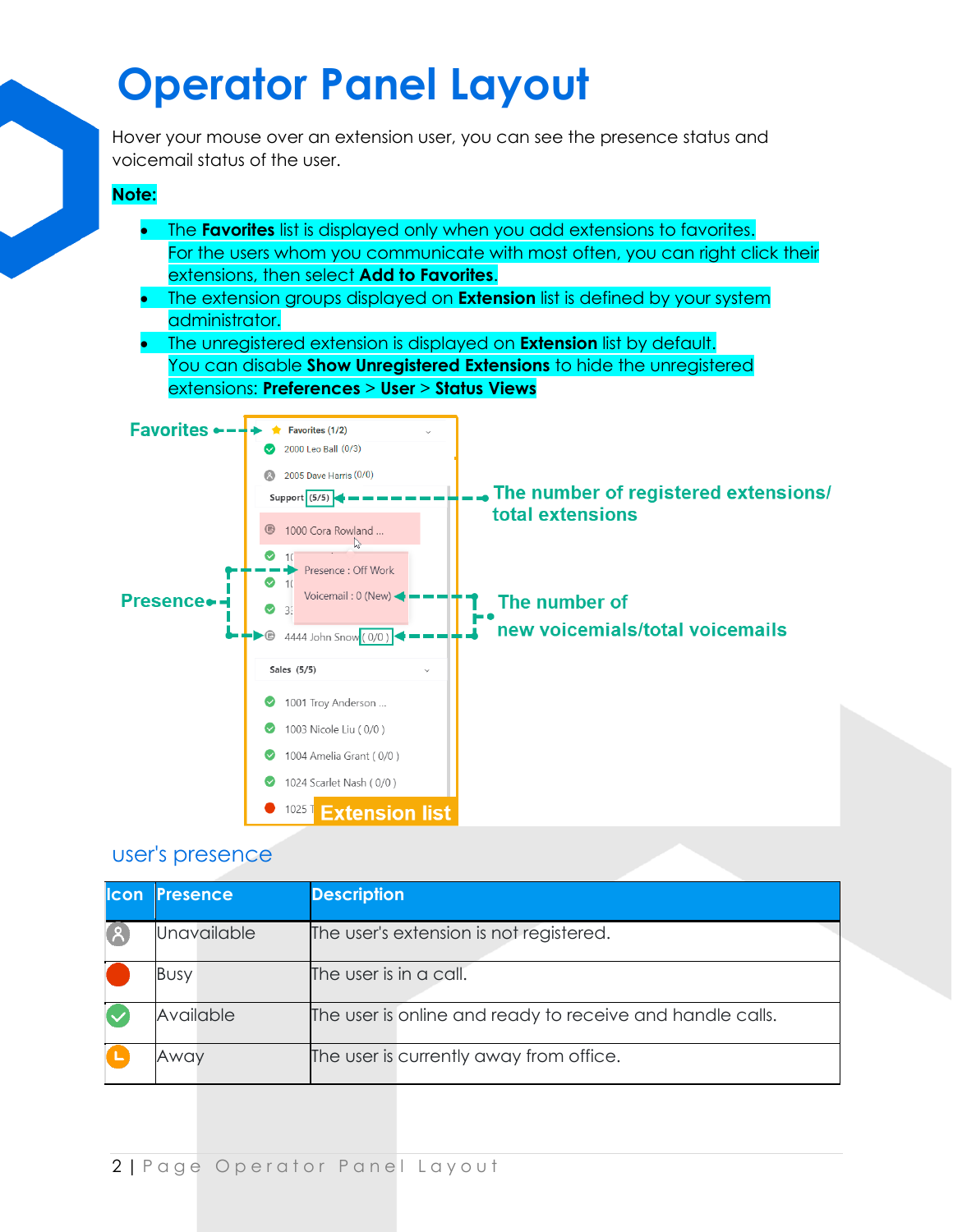| lcon   | <b>Presence</b>      | <b>Description</b>                                                            |
|--------|----------------------|-------------------------------------------------------------------------------|
| 曲      | <b>Business Trip</b> | The user is currently on a business trip.                                     |
|        | Do Not Disturb       | The user doesn't want to be disturbed, and he/she won't<br>receive any calls. |
|        | Lunch Break          | The user is currently on lunch break.                                         |
| $\Box$ | Off Work             | The user is currently off work.                                               |

### **Ring Group list**

Display the status statistics of ring group members, including the number of available members and total members.



### **Queue list**

Display the agent status statistics of each queue, including the number of available agents and total agents.



### **Parking Extension list**

Display the status of each parking number(slot).